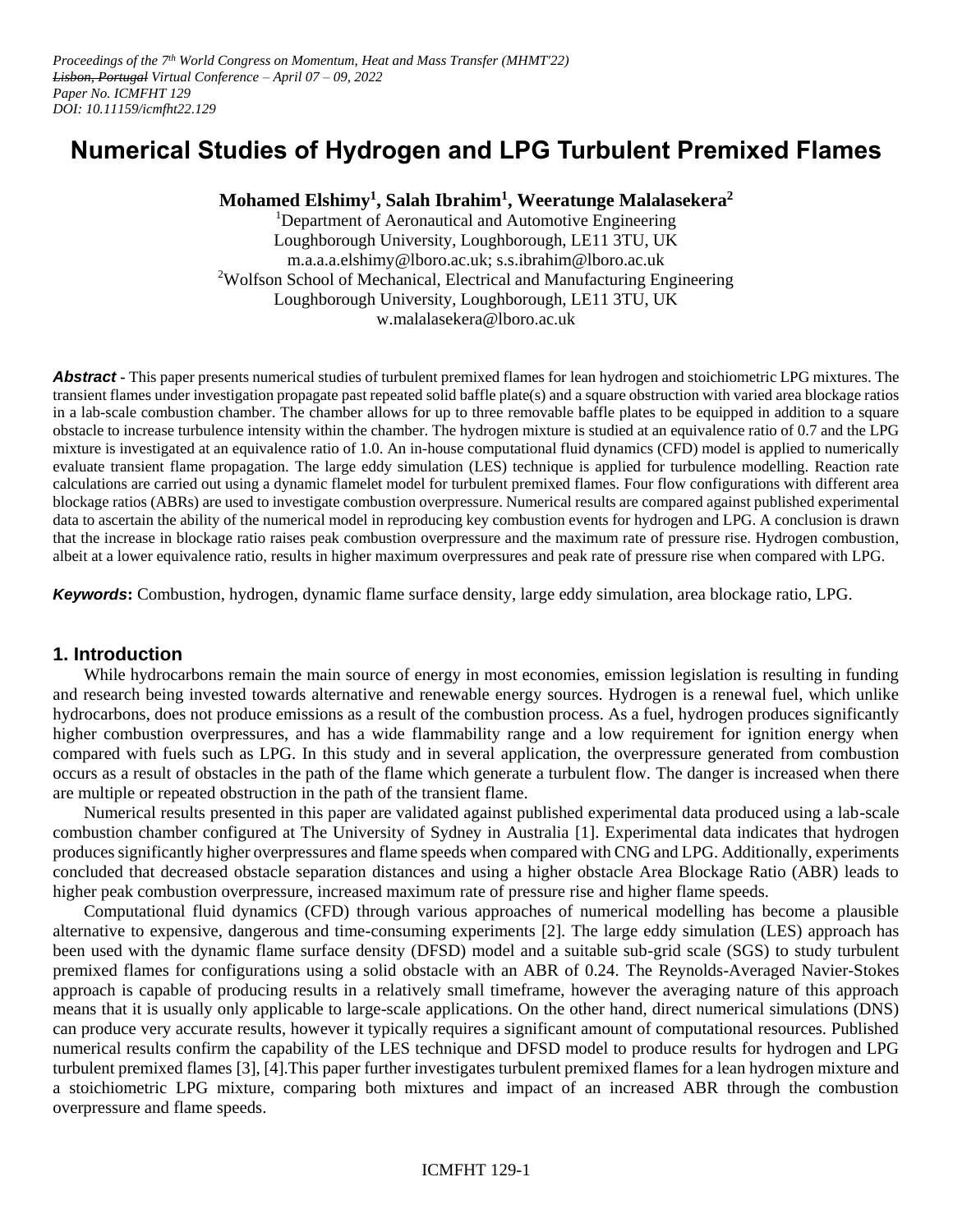#### **2. Experimental Setup**

.

Experimental data obtained from the lab-scale combustion chamber at The University of Sydney in Australia is used to validate numerical results [1], [5], [6]. The combustion chamber measures  $50 \times 50 \times 250$  mm and has a volume of 0.625 litres. The chamber can be equipped with three interchangeable baffle plates and a small or large square obstacle. Baffles can be placed 19 mm, 49 mm and 79 mm for the chamber base. Each baffle is 3mm thick and is made of 5 strips which are 4 mm in width with 5 mm gaps resulting in an ABR of 0.4. The square obstacle is positioned 96 mm from the base of the chamber. The small square obstacle has a side length of 12 mm for an ABR of 0.24, and the large obstacle has a side length of 25 mm resulting in an ABR of 0.5.



Fig. 1: (a) Combustion chamber and (b) removable baffle plate schematic (not to scale, dimensions in mm).

Each mixture is placed in the chamber through a non-return valve at atmospheric pressure and is allowed to settle before ignition. One second before ignition, the vent at the top of the chamber is opened. An Nd:YAG laser provides ignition via infrared radiation 2mm above the base of the chamber. Pressure readings are provided from two Keller type PR21-SR piezo-electric pressure transducers at a rate of 25 kHz [1]. One transducer is placed in the base of the chamber and the other is placed in the chamber wall 63 mm from the top of the chamber. The 1000 mbar limit of the pressure transducers is retained by using a lean equivalence ratio when using a hydrogen mixture, applying an equivalence ratio which exceeds 0.8 would surpass the pressure transducer limit [5]. Flame images are captured at a rate of 5 kHz using high-speed laser-induced fluorescence (LIF) from OH. Configuration codes are used to identify the baffle positioning and square obstacle size.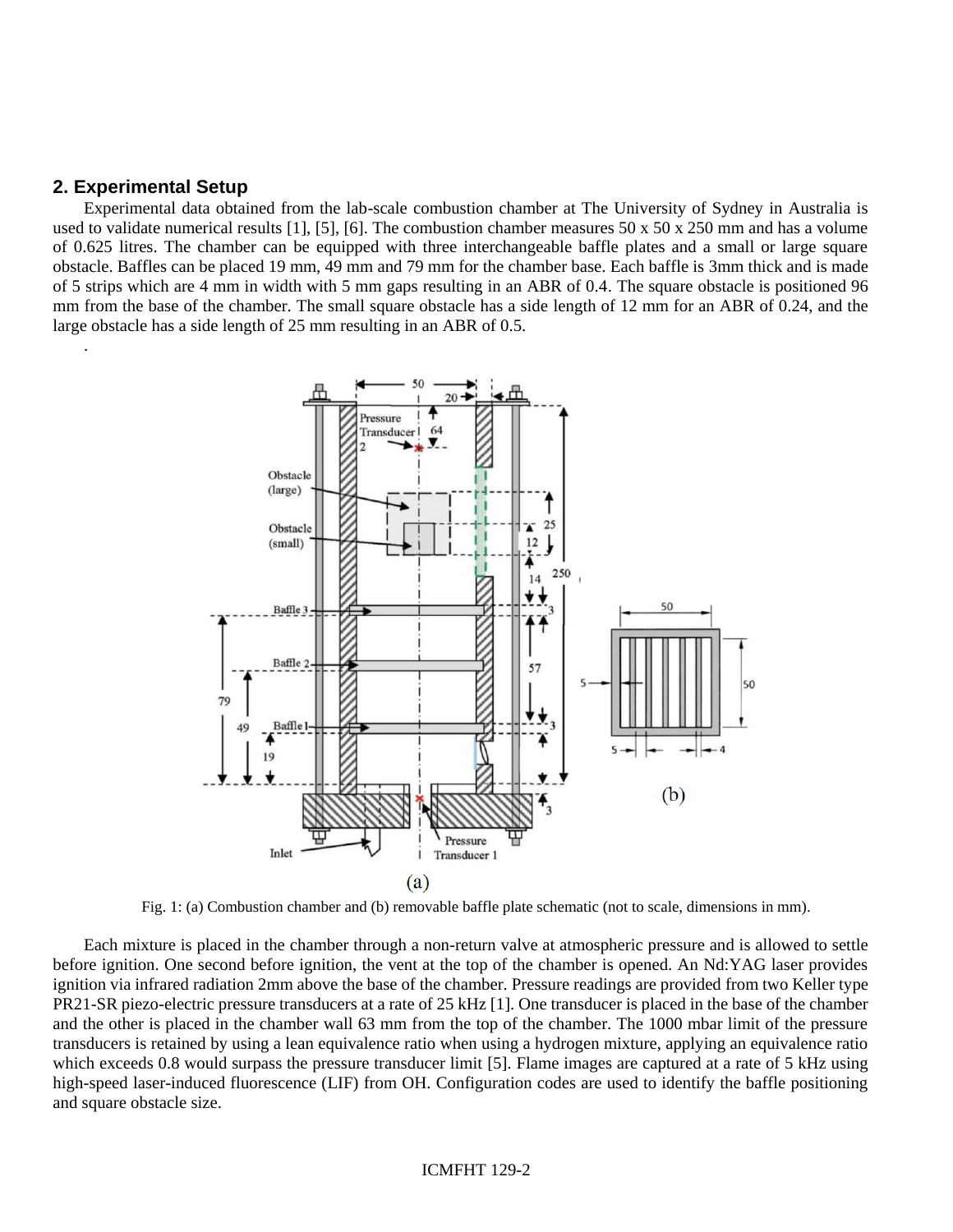#### **3. Numerical Setup**

An in-house CFD code is used to perform numerical simulations [7]. An extended numerical domain measures 325 x x 325 x 500 mm with non-reflective boundary conditions used to prevent any pressure reflection effects. The combustion chamber setup in the computational domain measures  $50 \times 50 \times 250$  mm. Solid boundaries including the chamber walls, baffles and obstacle have adiabatic and no-slip boundary conditions applied. The computational grid utilises 90 cells in the the x direction, 90 cells in the y direction and 335 cells in the z direction for approximately 2.7 million cells in total. Increased grid refinement is applied in areas of increased flame-obstacle interaction such as where the flame meets the baffles or the square obstacle. The selected grid refinement has been used previously to obtain accurate results in numerical results in published research [3], [8]–[10]. At an equivalence ratio of 0.7, the lean hydrogen-aire mixture has a laminar burning velocity of 1.25 ms/s and a laminar flame thickness of 0.12 mm. At a stoichiometric equivalence ratio, LPG has s a laminar flame thickness of 0.37 mm and a laminar burning velocity of 0.385 m/s [11], [12]. Conservation equations for mass, momentum and energy govern the numerical simulations. The chemical state of the mixtures is identified by the reaction progress variable (*c*) [13]. Difficulties with modelling the reaction rate for turbulent premixed combustion results in a complex interaction between turbulence levels, chemical and thermodynamic states. Neglecting Zeldovich instability, assuming a unity Lewis number and applying a single-step irreversible chemical reaction between reactants and products reduces system complexity. The mean reaction rate is modelled using the laminar flamelet approach [13]:

$$
\overline{\dot{\omega}} = \rho_u u_L \Sigma \tag{1}
$$

Where the unburned mixture density is given by  $\rho_u$ , the laminar burning velocity is  $u_L$  and  $\Sigma$  is the flame surface density (FSD) which is evaluated dynamically. More details on the dynamic flame surface density (DFSD) model can be found elsewhere [8]–[10].

### **4. Results and Discussion**

This section provides a comparison between numerical results and experimental data for a lean hydrogen-air mixture at an equivalence ratio of 0.7 and a stoichiometric LPG-air mixture. Overpressure results including timing, magnitude and the maximum rate of pressure rise will be shown and discussed. Experimental data included is an average of approximately 50 experiments [1]. The configurations studied are BBBL, BBBS, BB0L and BB0S as shown in Fig.2 below. The configuration code helps identify the positioning of the baffles and the size of the square obstacle. For example, configuration BBBL uses Baffle 1, Baffle 2, Baffle 3 and the large square obstacle, whereas configuration BB0S has Baffle 1 and 2 equipped with the small square obstacle.



Fig. 2: (a) Configuration BBBL (b) Configuration BBBS (c) Configuration BB0L (d) Configuration BB0S.

Overpressure results convey critical combustion events including the initial pressure rise, peak combustion overpressure magnitude and timing as well as the pressure decay. Comparing the lean (Ф=0.7) hydrogen-air combustion overpressure to a stoichiometric  $(\Phi=1.0)$  LPG mixture conveys the significantly more reactive nature of hydrogen to a highly turbulent environment within a lab scale combustion chamber.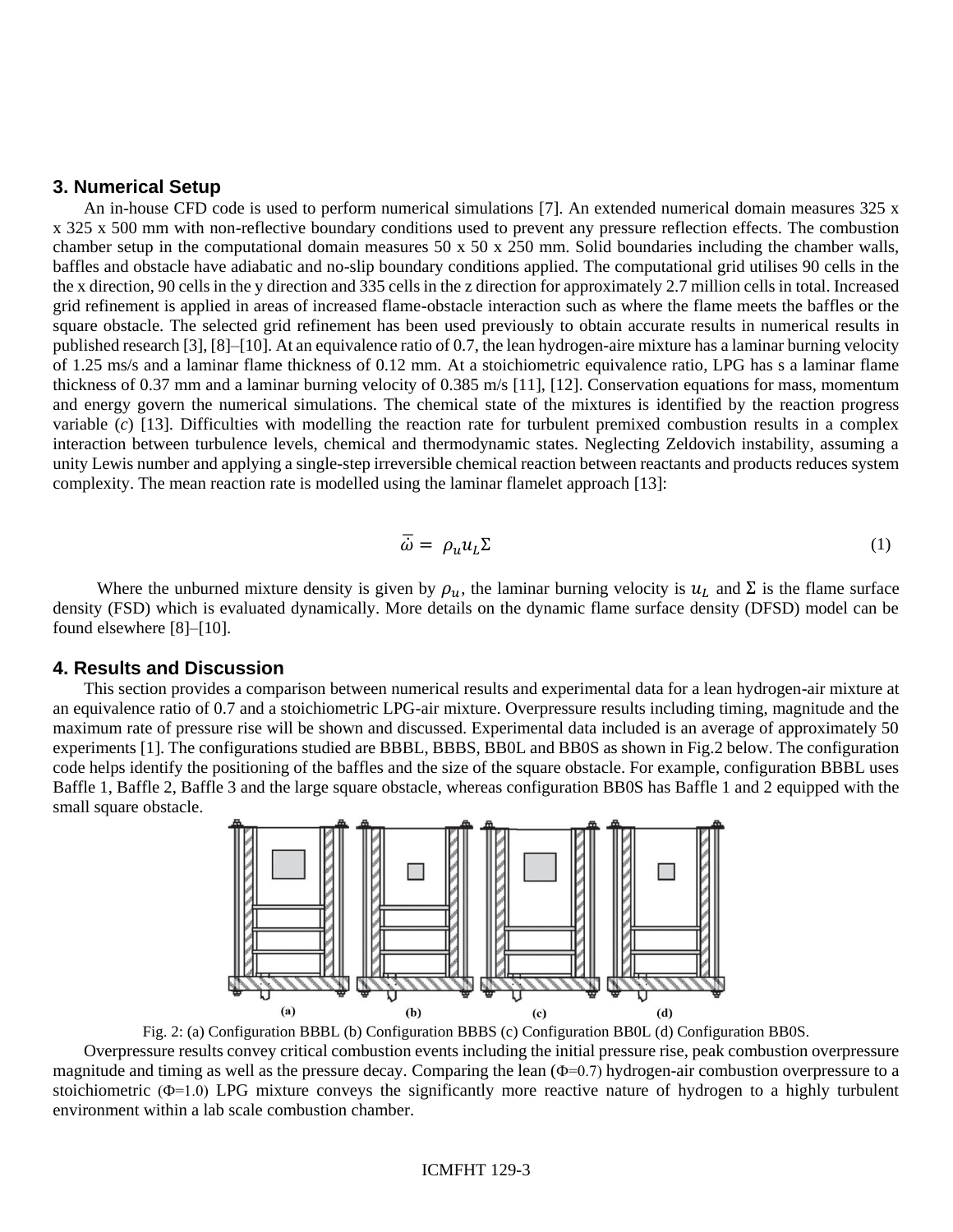

Fig. 3 Overpressure results for hydrogen-air at  $\Phi$ =0.7 (left) and LPG-air at  $\Phi$ =1.0 (right) using configuration BBBL.







Fig. 5 Overpressure results for hydrogen-air at  $\Phi$ =0.7 (left) and LPG-air at  $\Phi$ =1.0 (right) using configuration BB0L.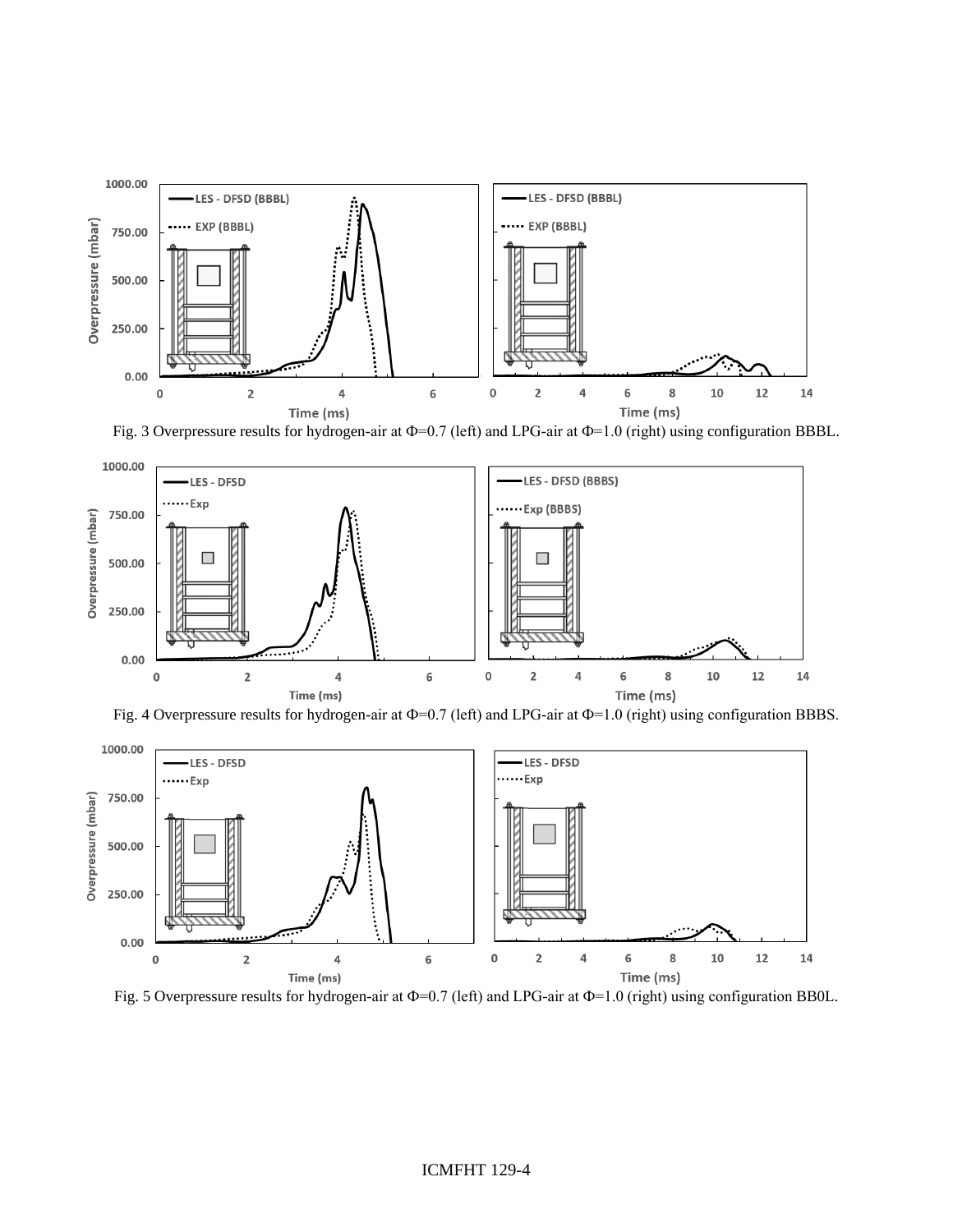

Fig. 6 Overpressure results for hydrogen-air at  $\Phi$ =0.7 (left) and LPG-air at  $\Phi$ =1.0 (right) using configuration BB0S.

Comparing Fig. 3 and Fig.4 indicates that using a square obstacle resulted in a higher peak combustion overpressure. For example, when using the lean hydrogen mixture, applying configuration BBBL which applies a square obstacle with an ABR of 0.5 results in a peak overpressure exceeding 890 mbar. On the other hand, configuration BBBS produces a peak of 789 mbar when the square obstacle ABR is reduced to 0.24. Similarly, the peak overpressure for the stoichiometric LPG mixture increases from 99 mbar to 106 mbar when the larger square obstacle is applied. Hydrogen's reactivity means that there is a 12.8% rise in overpressure when the larger obstacle is applied whereas the peak overpressure for the LPG mixture increases by 7%. Additionally, the increased blockage results in a maximum rate of pressure rise which increases from 320.5 MPa/s to 337.2 MPa/s for the hydrogen mixture, and from 8.5 MPa/s to 10.3 MPa/s for the LPG mixture. Figures 5 and 6 remove Baffle 3, which results in an increased obstacle separation distance and reduced turbulence intensity with the combustion chamber. For the hydrogen mixture, the peak overpressure decreases from 890 mbar using configuration BBBL to 806 mbar. The effect of the reduced turbulence intensity is further amplified when the small obstacle is applied, as the peak overpressure falls from 789 mbar using configuration BBBS to 466 mbar when a baffle is removed in configuration BB0S. The maximum rate of pressure rise also drops significantly from 320.5 MPa/s to 110.9 MPa/s. While the stoichiometric LPG mixture is less reactive, the impact of the increased ABR is still notable, as the peak overpressure increases from 72 mbar when using configuration BB0S to 91 mbar when configuration BB0L is applied.

## **5. Conclusion**

This paper presents comparisons between numerical results and experimental data for turbulent premixed hydrogen and LPG flames using a laboratory scale combustion chamber with a built-in square obstacle and two area blockage ratios (ABR) of 0.24 and 0.50. The presented numerical results are validated against published experimental data with the following conclusions drawn:

- Increasing the solid obstacle ABR results in a higher peak combustion overpressure and a raised maximum rate of pressure rise when the lean hydrogen-air mixture or the stoichiometric LPG mixture is applied.
- Removing a baffle, results in an increased obstacle separation distance and reduced turbulence intensity which decreases generated combustion overpressure.
- Hydrogen deflagration, even when a leaner mixture is applied, is found to produce a significantly higher overpressures when compared with LPG.
- Numerical results presented for combustion overpressure show good agreement when compared with experimental data.